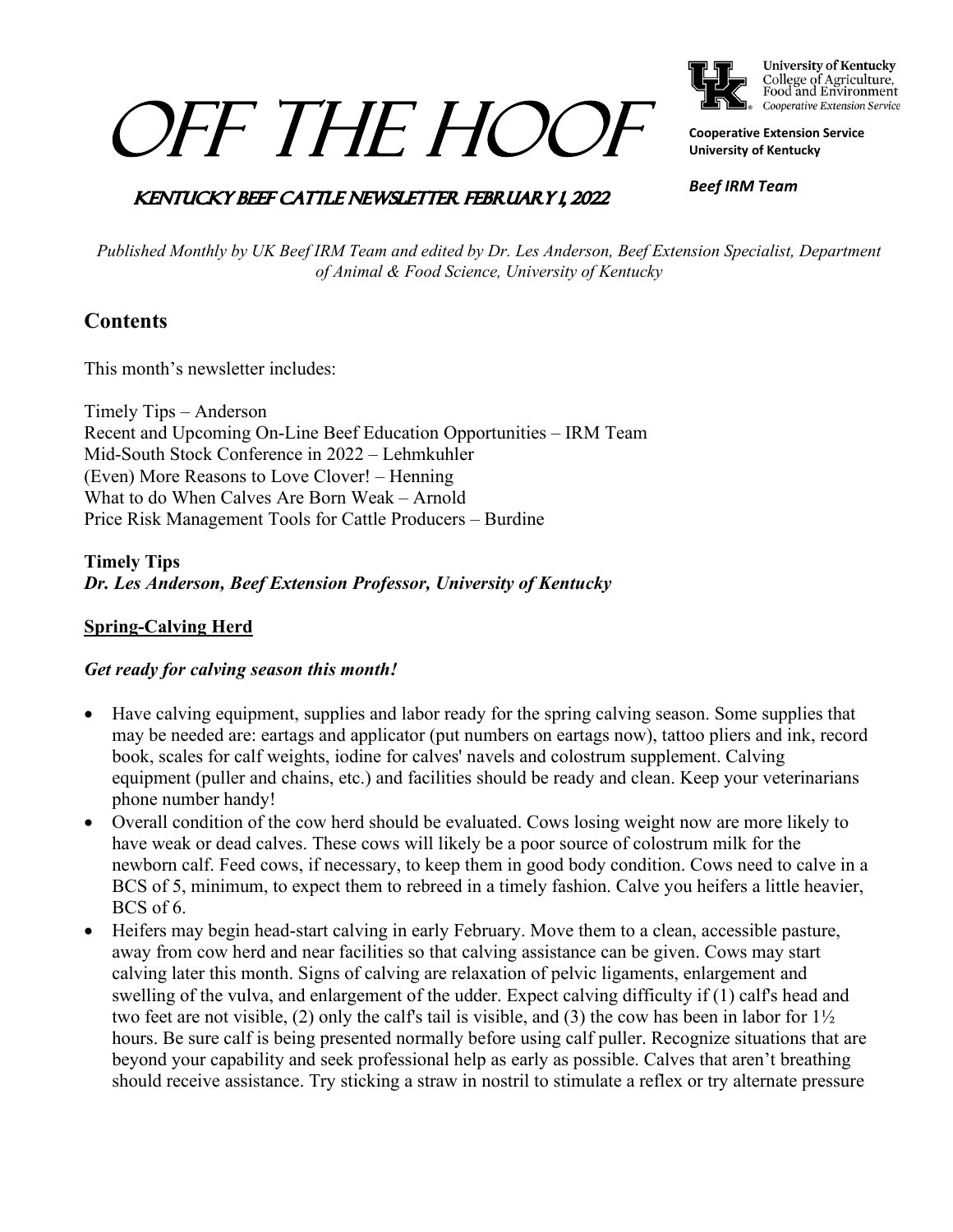and release on rib cage. Commercial respirators are also available. Calves should consume colostrum within 30 minutes of birth to achieve good immunity.

- Record birthdate, cow I.D., and birthweight immediately (use your Beef IRM calendar). Identify calf with an ear tag and/or tattoo. Registered calves should be weighed in the first 24 hours. Male calves in commercial herds should be castrated and implanted as soon as possible.
- Separate cows that calve away from dry cows and increase their feed. Increase feed after calving to 25-27 pounds of high-quality hay. Concentrate (3-4 lb. for mature cows and about 8 lb. for first-calf heifers) may be needed if you are feeding lower quality hay. Hay analysis will greatly aid any decisions regarding type and amount of supplementation. Supplementation may have a beneficial effect on date and rate of conception. It's an important time to feed a beef cow after calving. Thin cows don't come into heat very soon after calving. We must have cows in good condition, if we plan to breed them early in the season for best pregnancy rates, especially on high-endophyte fescue pastures.
- Sub-zero weather can mean death for newborn calves. During extremely cold spells, bring the cow(s) into a sheltered area as calving approaches to protect the calf. Be prepared to warm-up and feed newborn, chilled calves. Calving in mud can also cause problems.
- Watch for scours in newborn calves. Consult your veterinarian quickly for diagnosis, cause, and treatment. Avoid muddy feeding areas so that cows' udders won't become contaminated and spread scours. Don't confine cows to muddy lots.
- Replacement heifers should be gaining adequately to reach target breeding weights by April  $1<sup>st</sup>$ . Be sure that their feeding program is adequate for early breeding.
- Start looking for herd sire replacements, if needed.

# **Fall-Calving Herd**

- Breeding season should end this month maybe Valentine's Day. Remove bulls and confine them so that they regain condition.
- Consider creep feed or creep grazing (wheat, etc.) to supply extra nutrition to fall-born calves which may have to depend solely on their dam's milk supply for growth. They are not getting much except their dam's milk now (i.e., there is nothing to graze). February/March is the worst time of the year for fall-born calves.
- Provide windbreaks or clean shelter for calves.

# **General**

- Increase feed as temperature drops. When temperature falls below 15 degrees, cattle need access to windbreaks. For each 10 degrees drop below 15 degrees, add three pounds of hay, two pounds of corn, or six pounds of silage to their rations.
- Always provide water. Watch for frozen pond hazards. If cattle are watering in a pond, be sure to keep ice "chopped" to keep cattle from walking on the ice and, possibly, breaking through. Keep automatic waterers working.
- You should be feeding a mineral supplement with adequate magnesium to prevent grass tetany ( $\sim$ 15% Mg) now. The Hi-mag UK Beef IRM mineral can be used.
- Control lice. Watch for signs such as rubbing.
- Begin pasture renovation. You can overseed clover on frozen or snow-covered pastures.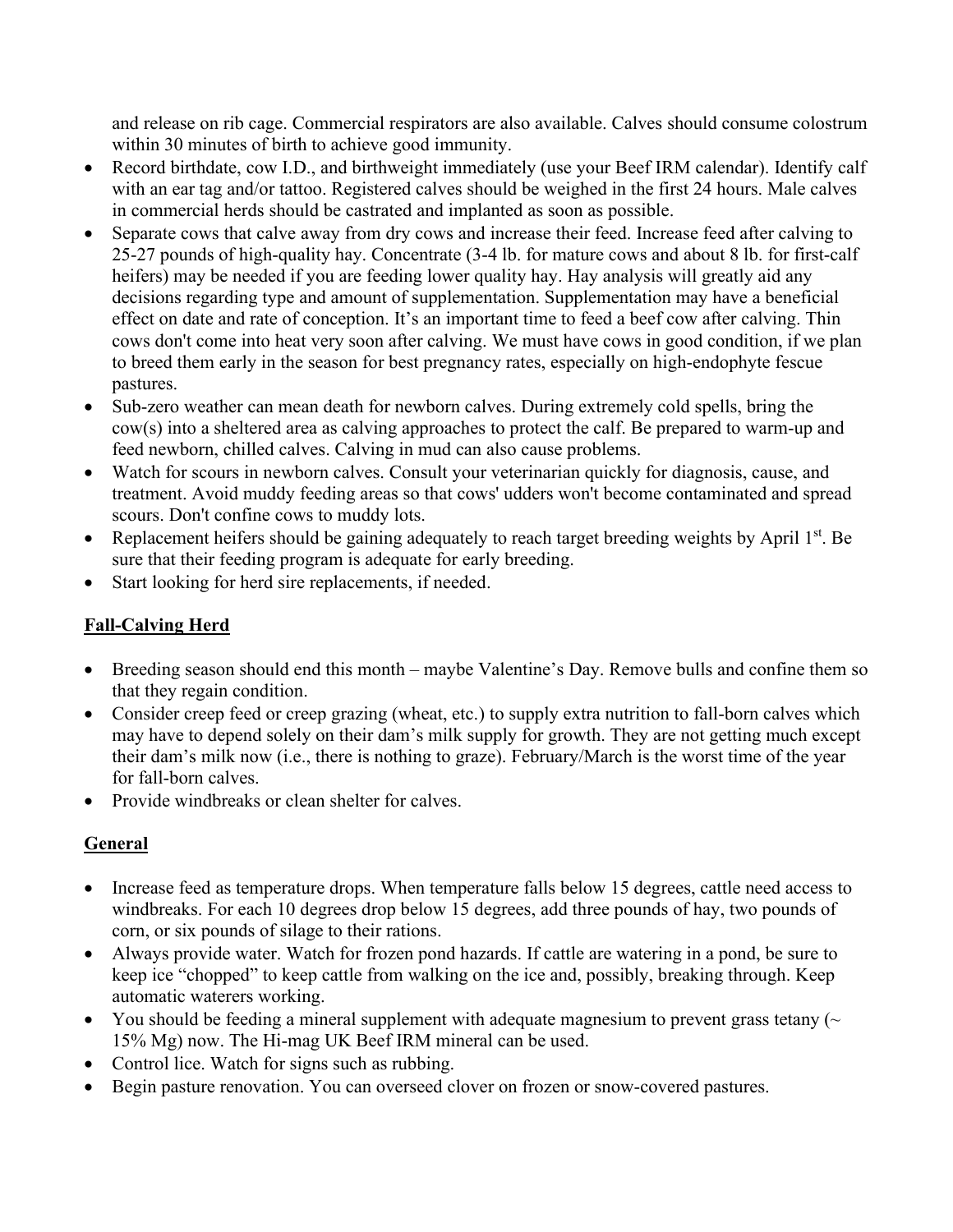# **Recent and Upcoming On-line Beef Education Opportunities** *Beef IRM Team, University of Kentucky*

*UK Beef Management Series*

| January 11, 2022 | Milk: Benefit or Burden – Dr. Darrh Bullock and Dr. Jeff Lehmkuhler                                               |
|------------------|-------------------------------------------------------------------------------------------------------------------|
| February 8, 2022 | Selenium's Impact on Females Reproduction – Dr. Ben Crites, Director of Beef<br>Market Development, ST Genetics   |
| March 8, 2022    | Shooting the Bull: Answering all your beef related questions! – Roundtable<br>discussion with UK Beef Specialists |

To access this and other excellent beef educational content, visit our Facebook Page (facebook.com/KyBeefIRM) and/or on the Department of Animal & Food Science YouTube page [\(https://www.youtube.com/channel/UCu4t18Zo2E\\_4\\_DBBELPjPMg\)](https://www.youtube.com/channel/UCu4t18Zo2E_4_DBBELPjPMg). Subscribe to the AFS YouTube page and click the notifications bell to receive a notification whenever we publish new beef education content. Beef Bits can also be accessed on the podcast website [\(https://www.podbean.com/media/share/pb-meqic](https://www.podbean.com/media/share/pb-meqic-e6f8f1?utm_campaign=u_share_ep&utm_medium=dlink&utm_source=u_share)[e6f8f1?utm\\_campaign=u\\_share\\_ep&utm\\_medium=dlink&utm\\_source=u\\_share\)](https://www.podbean.com/media/share/pb-meqic-e6f8f1?utm_campaign=u_share_ep&utm_medium=dlink&utm_source=u_share).

# **Mid-South Stocker Conference Online in 2022**

*Dr. Jeff Lehmkuhler, Extension Professor, University of Kentucky*

Due to continued high infection rates of COVID, the 2022 Mid-South Stocker Conference will once again be offered free of charge as an online program. Last year the conference was held online with good attendance and the decision was made due to uncertainties in meeting restrictions to hold the program online again this year.

The conference will be held on February 23, 2022 beginning at 12:00 pm EST. Topics to be covered this year include baleage production, grazing management, new research on respiratory disease, and a 2022 market outlook. The Mid-South Stocker Conference is a joint effort between University of Tennessee, University of Kentucky, and industry to offer an educational program for the stocker and backgrounding sector of the industry.

To register for the conference, the following online link will be available during the week of January 11<sup>th</sup>. The link is<https://tiny.utk.edu/22MSSC> for registering. Once registered, an email will be sent to participants to join the Zoom program prior to the event. For additional information go to <https://midsouthstockerconference.utk.edu/> or contact your local county Extension office or email [jeff.lehmkuhler@uky.edu](mailto:jeff.lehmkuhler@uky.edu). We hope you will join us on February 23 to from a great line-up of speakers.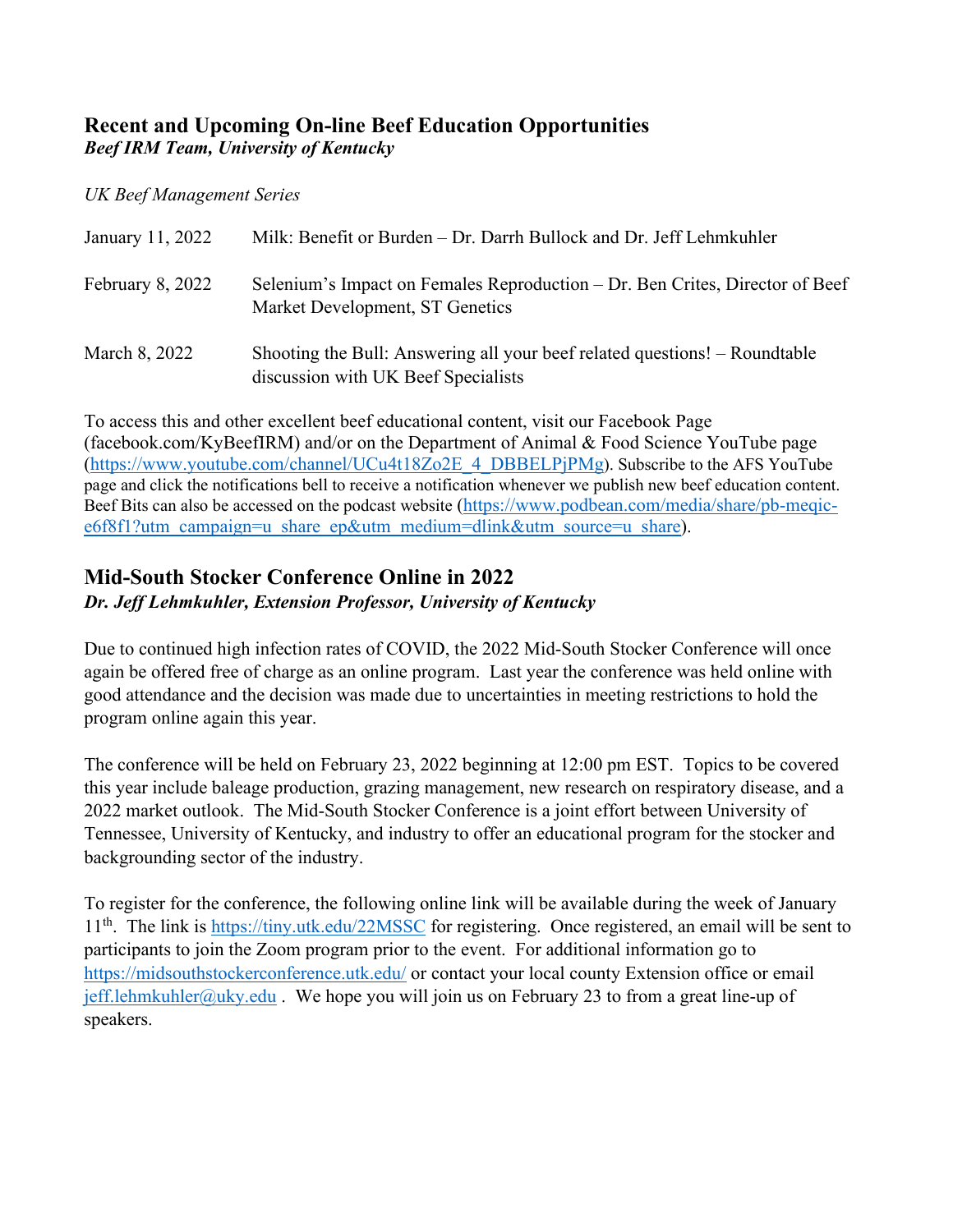# **(Even) More Reasons to Love Red Clover**

### *Dr. Jimmy Henning, Extension Professor, Forage Specialist, University of Kentucky*

Clover has been cool in Kentucky for a long time. Clover has long been known to benefit ruminant producers because of its high yields, high yields, biological nitrogen fixation, summer time production and dilution of the negative effects of tall fescue. New research from the USDA-ARS Food Animal Production Research Unit embedded in the UK College of Agriculture Food and Environment is adding even more reasons to love red clover.

Red clover directly counteracts the vasoconstriction caused by the toxic endophyte of tall fescue. The constriction of the exterior blood vessels makes ruminants much less able to regulate their body temperatures, causing heat stress in summer and cold stress in winter. Red clover has been found to contain a natural compound that actually causes these constricted blood vessels to dilate, restoring blood flow and relieving temperature stress. These compounds, called isoflavones, are also present in white clover and alfalfa, but at lower levels than red clover.

### Surprisingly small amounts of



red clover in the diet have large effects. Research by USDA-ARS group found that pastures overseeded with red clover as well as hay with 15 and 30% red clover improved growth of steers and relaxed the exterior blood vessels of steers grazing toxic tall fescue. Even more significant, other studies have shown toxic fescue symptoms are alleviated by feeding mineral that contains 20% red clover. Could red clover be the 'silver bullet' for toxic fescue that we have been looking for? It sure seems like it to me.

Addition of clover to toxic tall fescue pastures has long been known to improve conception rates of cattle. It is also known that isoflavones are estrogen-like compounds (phytoestrogens) which can suppress reproduction when fed at high levels, especially in sheep. USDA-ARS scientist Dr. Brittany Harlowe has begun to study the effects of high levels of red clover on the reproductive efficiency in cattle. Her preliminary results found reproductive efficiency was not suppressed in heifers fed a mineral that contained 20% red clover compared to a non-red clover control. The heifers receiving the red clover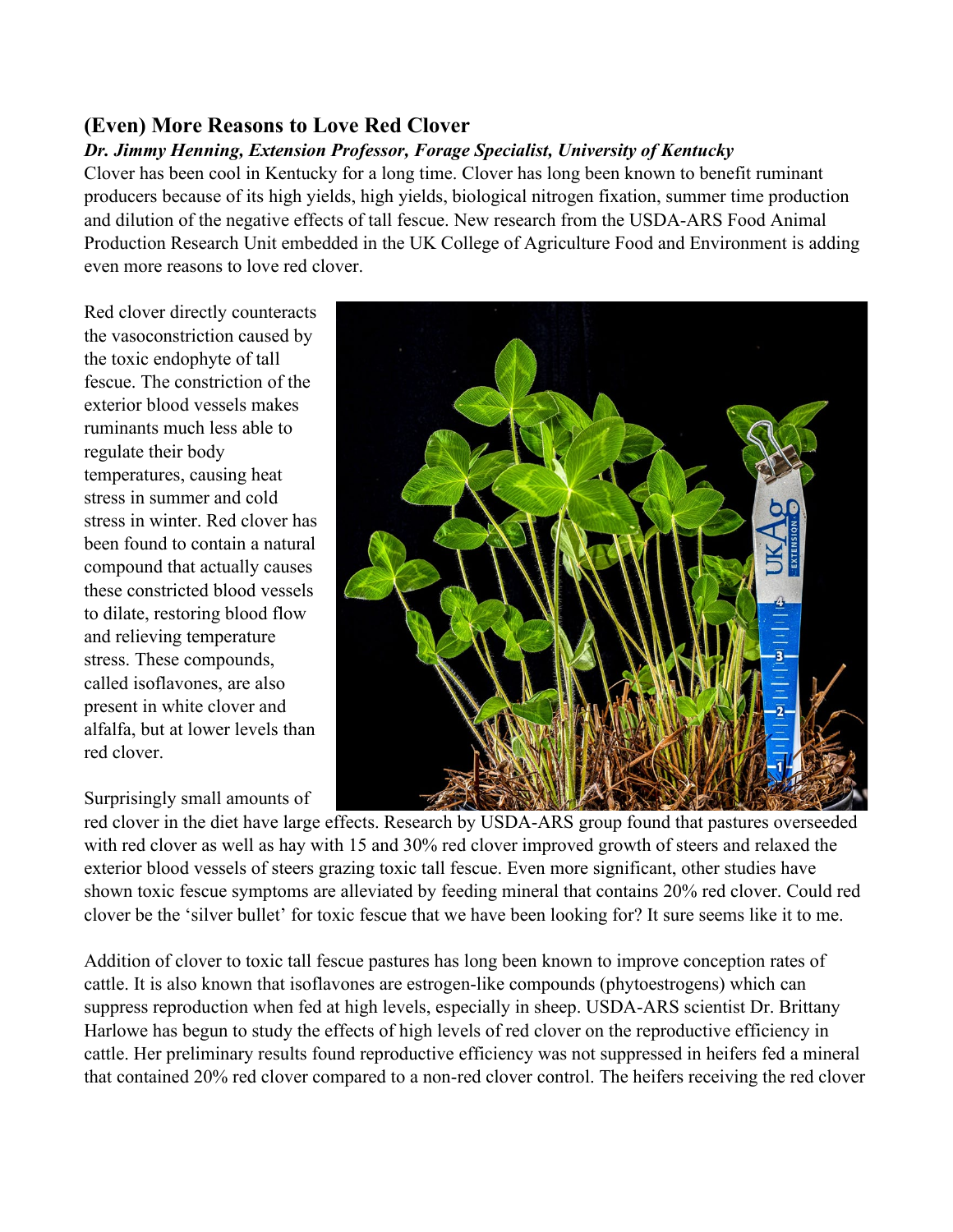mineral shed their winter hair coat better and experienced less heat stress in hot, humid weather than those fed the non-red clover mineral.

Red clover improves rumen fermentation. Rumen microorganisms do some magical things, like converting forage fiber into steak. One of the things you would change about the rumen if you could is the way that that the microorganisms digest forage protein. Some rumen microorganisms will excessively break down forage protein and release ammonia. Red clover suppresses some of the rumen bacteria that are especially active in degrading forage protein. This lets more forage protein flow intact from the rumen, improving animal performance.

Better than alfalfa? Alfalfa has long been known as the queen of forage crops for its ability to produce high yields and high animal performance. Red clover has some qualities that in some ways make it superior to alfalfa. Before you burn me at the stake for this bit of forage heresy, hear me out. Both of these legumes are highly digestible, but alfalfa as it matures tends to accumulate more lignin associated with plant fiber than red clover. Lignin in mature forages reduces the digestibility of the fiber. Lower lignin values in red clover give it an energy advantage. Also, when I ran the mobile forage testing lab at the University of Missouri, red clover always testing lower in fiber than comparable alfalfa bales. Comparing red clover to alfalfa may be like comparing Porsche to Ferrari since both are high performance entities. Just remember that red clover brings a lot of nutrition to the table too. With red clover you get all of these benefits plus free nitrogen from the rhizobia bacteria embedded in root nodules. Don't forget that red (and white) clover can be readily introduced into tall fescue pastures by overseeding now. This establishment method is commonly known as frost seeding because the freezing and thawing of winter creates enough seed-soil contact that clover will germinate in late spring. For more information on frost seeding clover, type 'frost seeding uky' into your internet browser or go directly to [https://grazer.ca.uky.edu/content/frost-seeding.](https://grazer.ca.uky.edu/content/frost-seeding)

More than ever, red clover needs to be part of your strategy for managing toxic tall fescue.

#### Happy foraging.

*This article first appeared in Famer's Pride January 27 for February 3 Issue*

### **What to do When Calves Are Born Weak** *Dr. Michelle Arnold, UK Veterinary Diagnostic Laboratory*

"Weak Calf Syndrome" is a term applied to a calf born alive but lacks vigor, is slow to stand, and may not attempt to nurse. Affected herds may also see an increase in stillborn calves. The known factors contributing to the development of weak calves include inadequate nutrition for the dam during pregnancy, difficult calving (known as "dystocia") and infectious diseases, especially BVD virus. With excellent management, some weak calves will survive but most will die shortly after birth. Those that survive are prone to develop scours or pneumonia, grow slowly and have lower weaning weights. Although this situation is difficult to correct during calving season, identification and correction of the underlying problems will help prevent this syndrome down the road.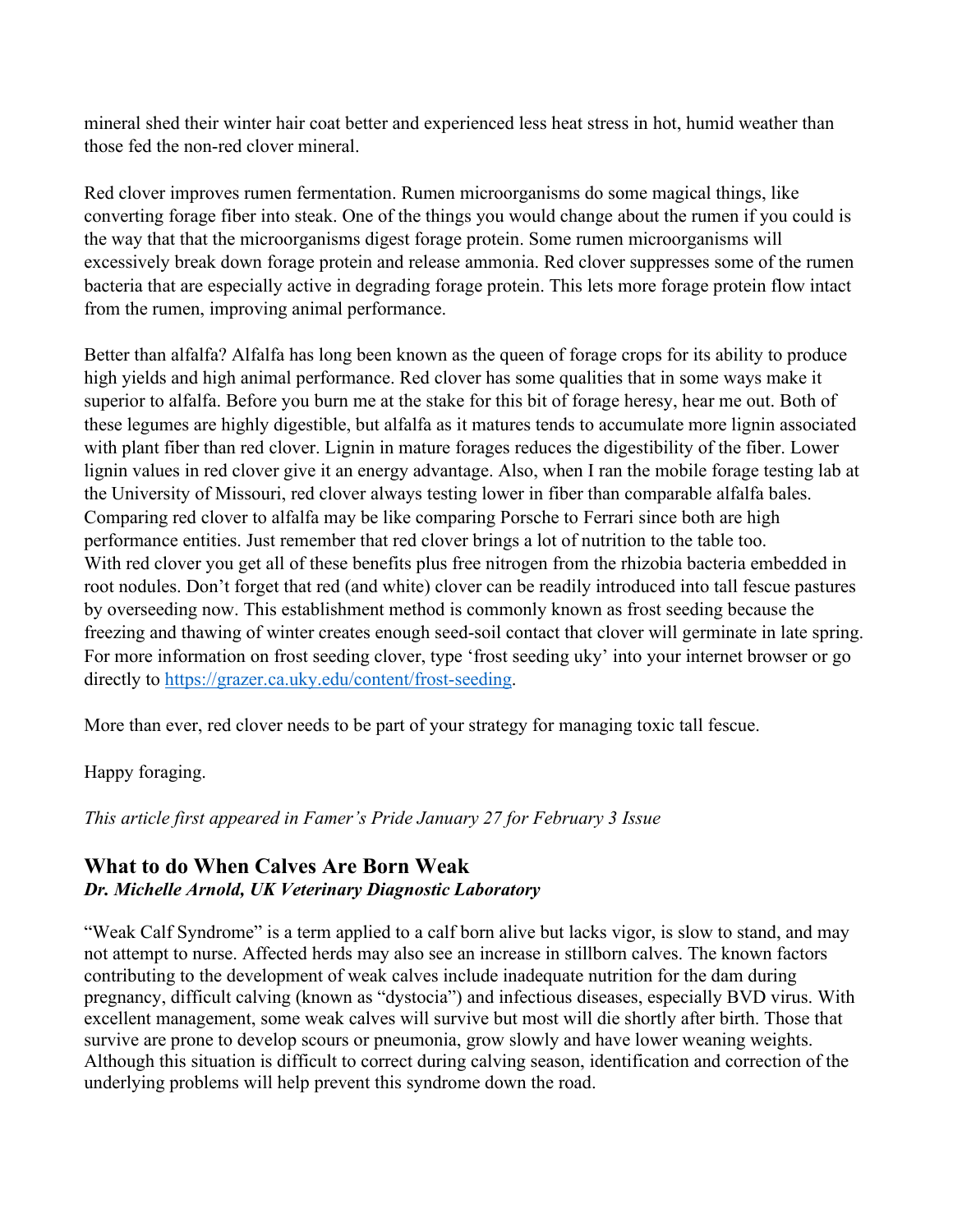#### 1. Inadequate Pre-Partum Nutrition

Nutrition for the dam is key to preparing a calf for life outside the cow. Not only does the pregnant cow's diet need to meet her own maintenance needs but, in the last 50-60 days of gestation, approximately 80% of fetal growth occurs requiring additional nutrients to support this tremendous growth and to develop the fetal brown fat needed to supply energy to the newborn until adequate colostrum is ingested. The two most important cow nutritional requirements are protein and energy, the exact amounts of each depend on stage of production, environment, and mature cow size. Research has shown that calves born to cows on inadequate diets have less vigor, less brown fat stores, less ability to warm themselves, and it takes a much longer time for them to stand after birth. Heifers and old or thin cows are more likely to have weak calves as they simply cannot compete for hay and feed and should be fed separately to allow them access to the nutrients they need.

Vitamin and trace mineral deficiencies have also been associated with weak calves. If cows are not supplemented with adequate amounts of selenium during gestation, the calf will be born with a severe selenium deficiency. This deficiency results in "white muscle disease", a condition where calves are born with weak heart and skeletal muscles and frequently die soon after birth. In addition, both vitamins A and E are vital nutrients for cows to pass to the fetus but may not be adequate in poor quality forage. Always keep a good trace mineral mix with vitamins in front of the cows or mix it in supplemental feed to ensure calves are born with sufficient amounts.

#### 2. Dystocia (Difficult Birth)

A calf involved in a difficult birth will have decreased vigor and take longer to stand and nurse. A prolonged labor and difficult calving often results in a newborn calf with a swollen head or tongue, bruising, fractures, and excessive fluid in the trachea or lungs. Low blood oxygen in the calf ("hypoxia") from prolonged labor will also impair the function of the central nervous system (brain and spinal cord). Additionally, a calf may have broken ribs that affect its ability to breathe. An easily observed sign of a difficult birth is brown or yellow staining of the calf's hair coat from the meconium.

If a calf does not stand and nurse within one hour of birth, the calf must be fed colostrum either milked from the dam or use a commercial colostrum replacement. Colostrum should be given as soon after birth as possible, preferably within 1-2 hours, and repeated at no later than 6 hours after birth. Weak calves born during cold, wet weather with little brown fat can quickly develop hypothermia (low body temperature) and are unable to stand or nurse until warmed. A warm water bath, blow dryer, heat lamp or floorboard heat can quickly warm a cold calf. Beware of heating pads as they can cause burns.

#### 3. Infectious Causes-Bovine Viral Diarrhea (BVD) Virus and Leptospirosis

Both the BVD virus and the spirochete *Leptospira interrogans* serovar *Hardjo* infections have been diagnosed in weak calves. If an unvaccinated or poorly vaccinated cow is infected with the BVD virus during gestation, there are no good outcomes. The calf may be born weak or born with congenital defects such as a domed head, cleft palate, cataracts and other eye defects, or the calf may be born as a PI (persistently infected) calf. The other possible infectious cause of weak calf syndrome, Leptospirosis, is not fully understood but studies are on-going to determine its importance.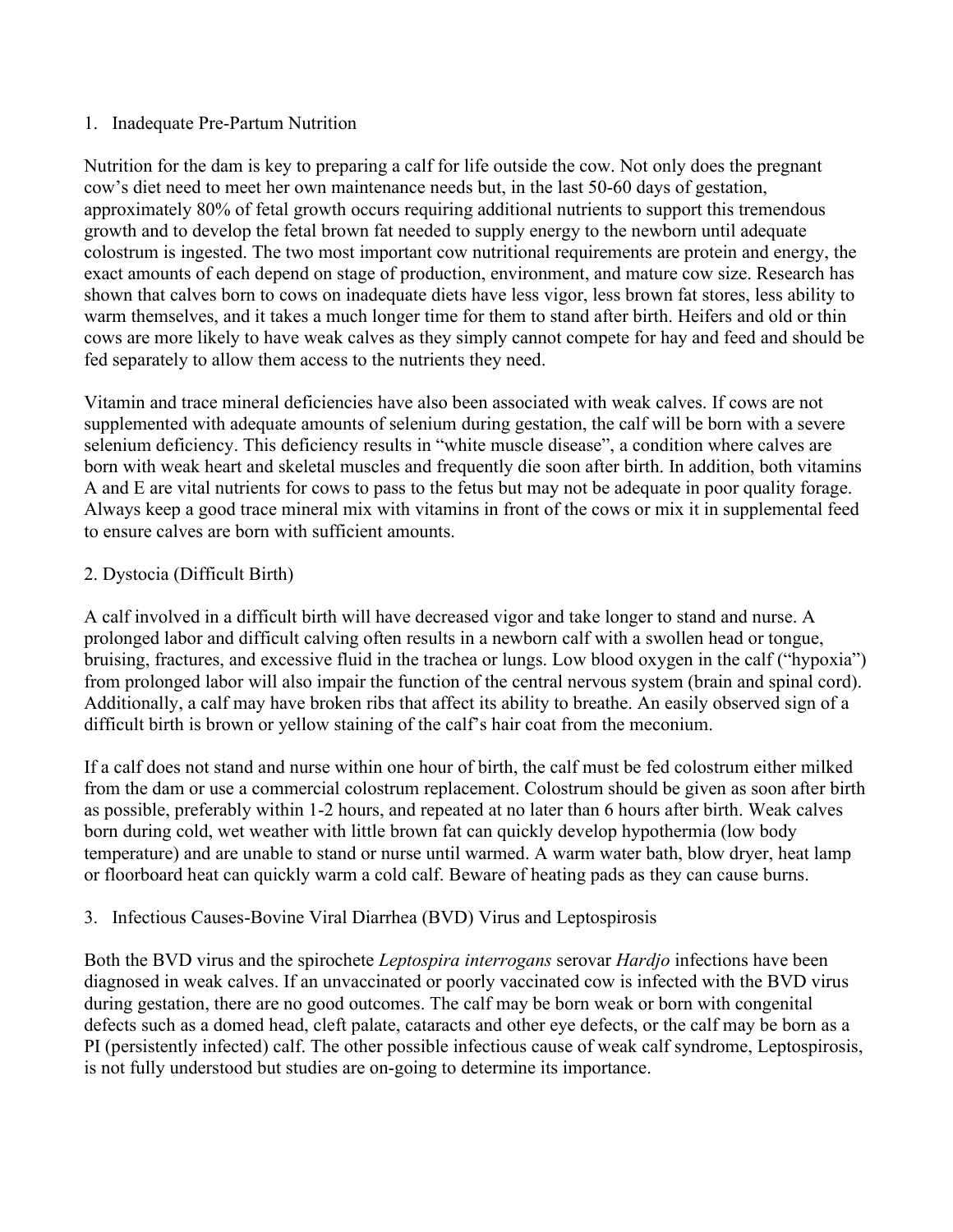If pregnant cows in the herd have been losing weight, especially in late gestation, it is best to prepare for the birth of weak calves. Several measures should be instituted immediately to save as many calves as possible:

1. Check heifers and cows in labor frequently (at least 2-3 times daily) – Although producers are accustomed to watching heifers closely for calving difficulty, this recommendation should be extended to all late gestation cows. Once the water bag or hooves appear, the calf should be born within an hour to hour and a half. If the cow is not making progress, call your veterinarian for help. If early signs of labor are observed for several hours but the water bag does not appear, the calf may be breech (tail first) or abnormally positioned. Again, call for help quickly for a better chance to have a live calf.

2. Address nutritional needs and account for increased needs during severe weather. Test your hay then evaluate the protein and energy in the ration and address any deficiencies. Body condition score the cows and heifers due to calve in the next 60 days to evaluate their needs. In addition, remember that lactating cows have the greatest need for energy because they are producing milk. If you observe a young calf frequently attempting to nurse, it is unlikely to be getting enough milk from the dam and may need milk supplementation. If possible, separate cows according to their nutritional needs and feed them accordingly. Creep feeding calves will help the older calves continue to grow and lessen the burden on the lactating dams.

3. Identify the weak calves and institute special care – Normal calves should stand within 30 minutes of delivery and nurse within 30 minutes of standing. If the calf is slow to stand and nurse, intervention is necessary. It is important to dry the calf off, dip or spray the navel with disinfectant, warm the calf, and feed colostrum with an esophageal feeder to ensure it gets enough. Have a good quality commercial colostrum replacement (NOT supplement) on hand and ready to mix and feed. Do not delay because the longer the interval from birth to feeding, the fewer antibodies absorbed into the blood stream of the calf.

4. Provide shelter during harsh winter weather – Unrolling hay on the ground where there are windbreaks or in wooded areas provides some protection during times of intense rain and cold. A shed or barn can be beneficial but remember organisms that cause calf diarrhea build up very quickly in areas that stay moist and without sunlight. Barns should be clean, dry, and well-bedded if used for calving. If cows were not vaccinated with scours vaccine prior to calving, there are products available to give the calf by mouth at birth to aid in scours prevention.

5. Do your best to feed in different spots to avoid creating areas of deep mud. Calves and weak cows will get stuck in deep mud and die. Mud is very sticky and will trap weaker animals until they die of exhaustion, hypothermia or fall prey to a predator. Fields can be fixed when winter is over.

6. Diagnose the cause of unexpected death in newborn calves. Contact your local veterinarian and submit any calves that die due to unknown causes to the UK Veterinary Diagnostic Lab or Breathitt Laboratory in Hopkinsville.

The best strategies to prevent weak calves next calving season are a solid vaccination and deworming program, proper nutritional management, and avoiding dystocia. Not only will calf survival improve but pregnancy rates will increase as well. Keep the following points in mind:

• Vaccinate open cows at least 4-6 weeks before breeding with a modified live 5-way viral respiratory vaccine (IBR, BVD Types 1 & 2, PI3, BRSV), with Vibriosis and the 5 strains of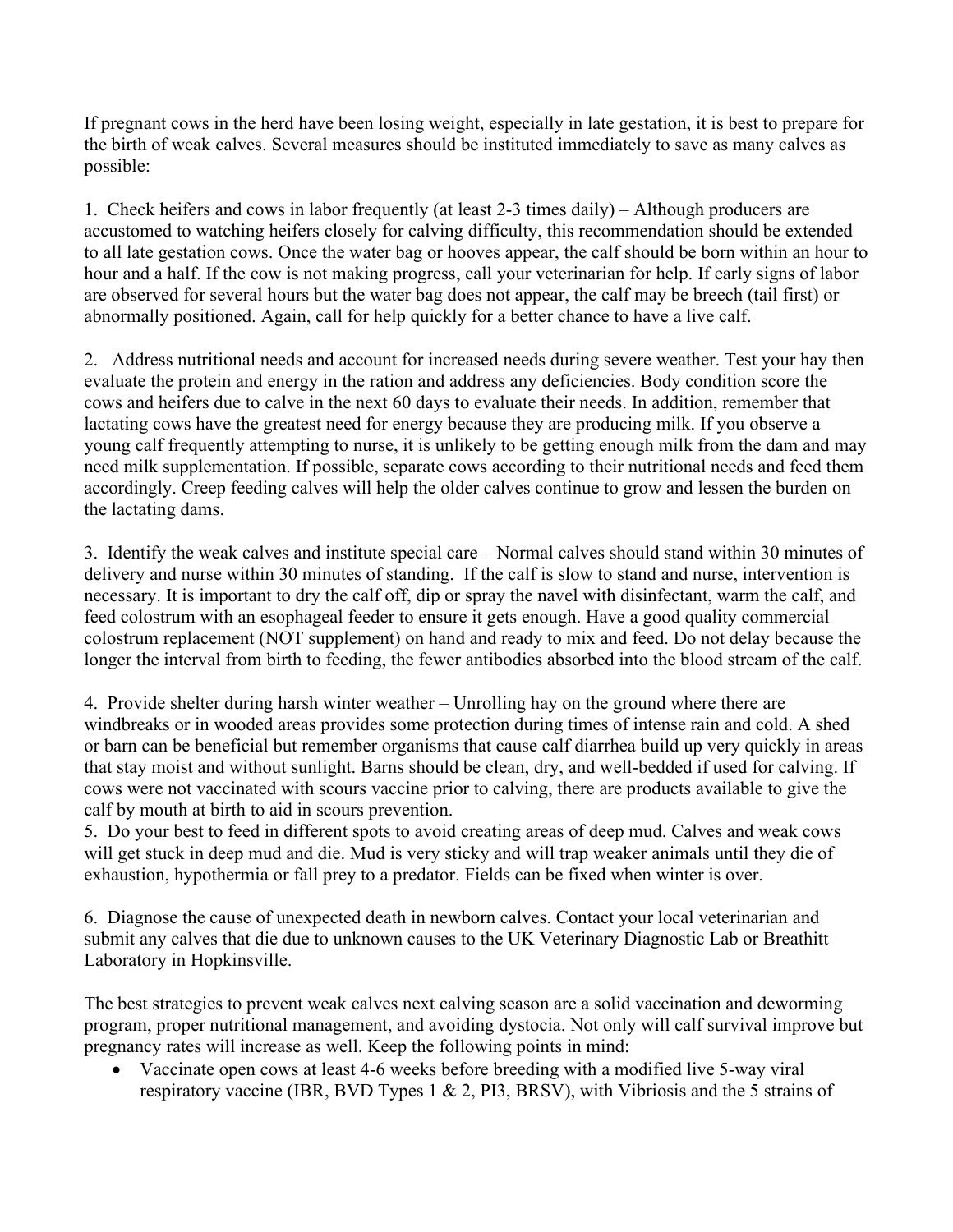Leptospirosis. Consult your veterinarian about vaccination protocols in pregnant cattle and testing the herd for persistent infection with BVD virus.

- Test all hay and plan to provide enough protein and energy for cows and heifers with a balanced ration based on the stage of production (lactation, mid- or late gestation). Ensure a clean, uninterrupted water supply 24 hours a day, 7 days a week.
- Maintain a body condition score of 5 for cows (up to a 6 for heifers) to ensure adequate condition at calving.
- Allow cows access to some form of shelter in case of bad weather when calving. However, if unable to keep this area clean, calves are far better off being born outside in a grassy area.
- Have enough help on hand at calving to watch cows, assist with calving and treat weak calves if necessary. A strong relationship with your local veterinarian is exceptionally important for difficult calving situations and the evaluation and treatment of weak calves.

## **Price Risk Management Tools for Cattle Producers** *Dr. Kenny Burdine, Extension Professor, Livestock Marketing, University of Kentucky*

The last few years are unlikely to be remembered fondly by many cattle producers. Large cattle supplies, a global pandemic, weather challenges, and a sharp increase in feed prices have all impacted feeder cattle values. However, 2022 has brought optimism for a significantly better cattle market. As I write this on January 21, 2022, there is more than a \$15 per cwt increase in CME© feeder cattle futures from the March contract to the August contract. In fact, every contract for August through November is trading north of \$180 per cwt. It has been some time since we have seen those types of price levels, so they have certainly caught my attention over the past few weeks. This article will briefly discuss some tools available to cattle producers should they want to protect themselves from downside price in 2022.

First, producers could consider entering a cash forward contract with a buyer looking to place feeders later in the year. The two parties could agree on a price now for cattle to be delivered at a later date and this expectation of higher prices should be reflected in the contract price. Assuming the contract is binding and enforceable, this strategy eliminates price risk. However, production risk remains a concern if cattle don't perform as expected, fail to reach the agreed upon weight, or if weather conditions necessitate earlier sale of the cattle. While forward contracts are an excellent price risk management tool, they are pretty limited in their use for cattle in Kentucky.

Hedging, through the sale of deferred futures contracts, is another way to capitalize on a strong futures market. As an example, a producer who plans to sell cattle in August, may choose to sell an August CME© Feeder Cattle futures contract now in order to have downside price protection until they sell the cattle. If feeder cattle markets decline between now and August, the producer will gain on their short futures position, which will offset some of the loss in value of the cattle they will sell. Producers who choose to implement this strategy need to be certain they have access to considerable capital for margin calls. If futures prices continue to increase, producers can lose a lot of money on short futures positions before they are able to sell their cattle on the stronger market. For this reason, it is crucial that lenders be fully aware of the plans if this strategy is used. Producers must also consider basis as the value of the cattle they sell will not perfectly match futures prices.

Options on futures contracts provide an opportunity to have some downside protection, but also keep the ability to capitalize on rising prices. For example, if the August CME© feeder cattle futures contract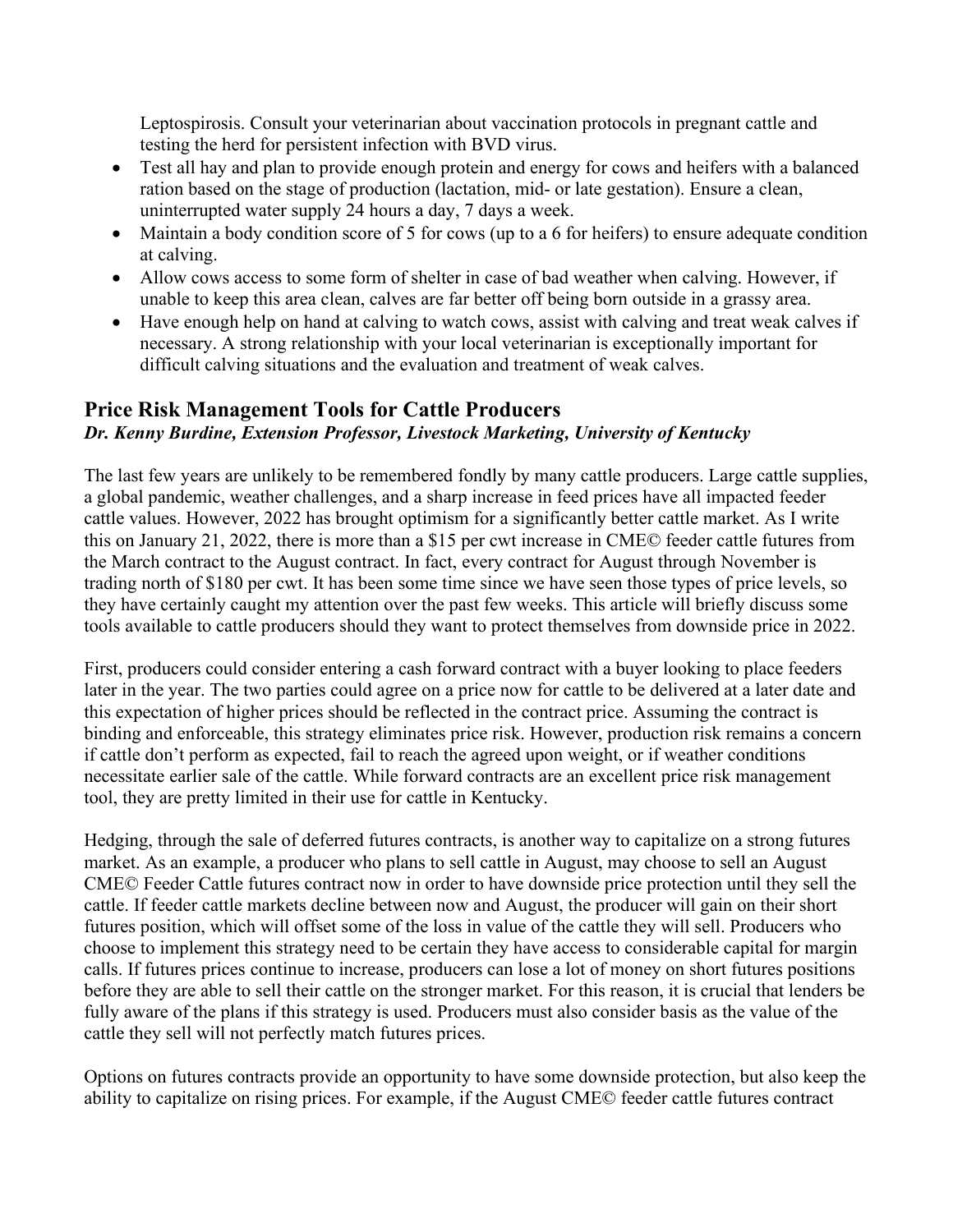were trading at \$180 per cwt, the producer might buy a put option with a strike price of \$174. The put option gives the producer the right to sell August futures at \$174, which means their option will increase in value as the market falls. They will pay a premium for this right, which becomes an additional cost. They must also self-insure the first \$6 per cwt drop in the market (the difference between the futures price and the strike price on the put). If feeder cattle prices continue to rise, the producer can benefit by selling their cattle on the stronger market and the only expense is what was paid in premium. Much like hedging through the sale of a futures contract, basis must also be considered with an option strategy as the strike price is based on the futures market.

An additional limitation of both futures based strategies (sale of futures and purchasing of options) is the 50,000 lb CME© Feeder Cattle contract size. The vast majority of Kentucky cattle producers are not large enough to utilize futures and options. Fortunately, Livestock Risk Protection (LRP) insurance provides an opportunity to purchase an insurance product very much like a put option, but that can be scaled for smaller operations. Additionally, the subsidy on LRP has been increased substantially over the last couple of years, which makes it much more attractive from a premium perspective.

LRP is an insurance product that pays an indemnity if the CME© Feeder Cattle Index is below a selected coverage level on the ending date of the insurance policy. The CME© Feeder Cattle Index is used to cash settle open CME© Feeder Cattle contracts at expiration, so this insurance product is very similar to a put option. Consider the option example from before for a producer that planned to sell 800 lb feeder steers in August. Rather than purchasing an August put, that producer could instead purchase LRP insurance with a coverage level of \$174 per cwt and an ending date sometime during the month of August. If the CME© Feeder Cattle Index was below \$174 on the ending date of the policy, they would be indemnified for the difference on every lb they covered. They must still self-insure the decrease until the index reaches \$174 and they must also understand basis – the policy is indemnified based on the CME© Feeder Cattle Index, rather than what they sell their cattle for.

The table below provides a quick comparison of some of the key features of the strategies discussed. Forward contracts are the only strategy described that do not involve basis risk, as an actual price for the cattle can be agreed upon. Potential margin calls are an important consideration for producers that choose to use short futures positions. Put options and LRP insurance both have the advantage of leaving potential for upside price gains, although the downside protection is not as solid as with forward contracts or short futures. Finally, LRP insurance offers the best opportunity to scale price protection to smaller quantities. While forward contracts could be written in any size, they tend to be more available for larger volumes.

Risk management strategies are very much dependent on the risk preferences and financial situation of the individual. The purpose of this article was largely to point out what is being offered by the market and review some price risk management strategies that are available. While these markets certainly have the potential to go higher, it is very likely that attractive pricing opportunities will be available for producers looking to establish some downside price risk protection this year. Price risk management is not about trying to cherry-pick market highs as it is sometimes presented. It is about strategically managing downside price risk and should be part of every producer's marketing plan.